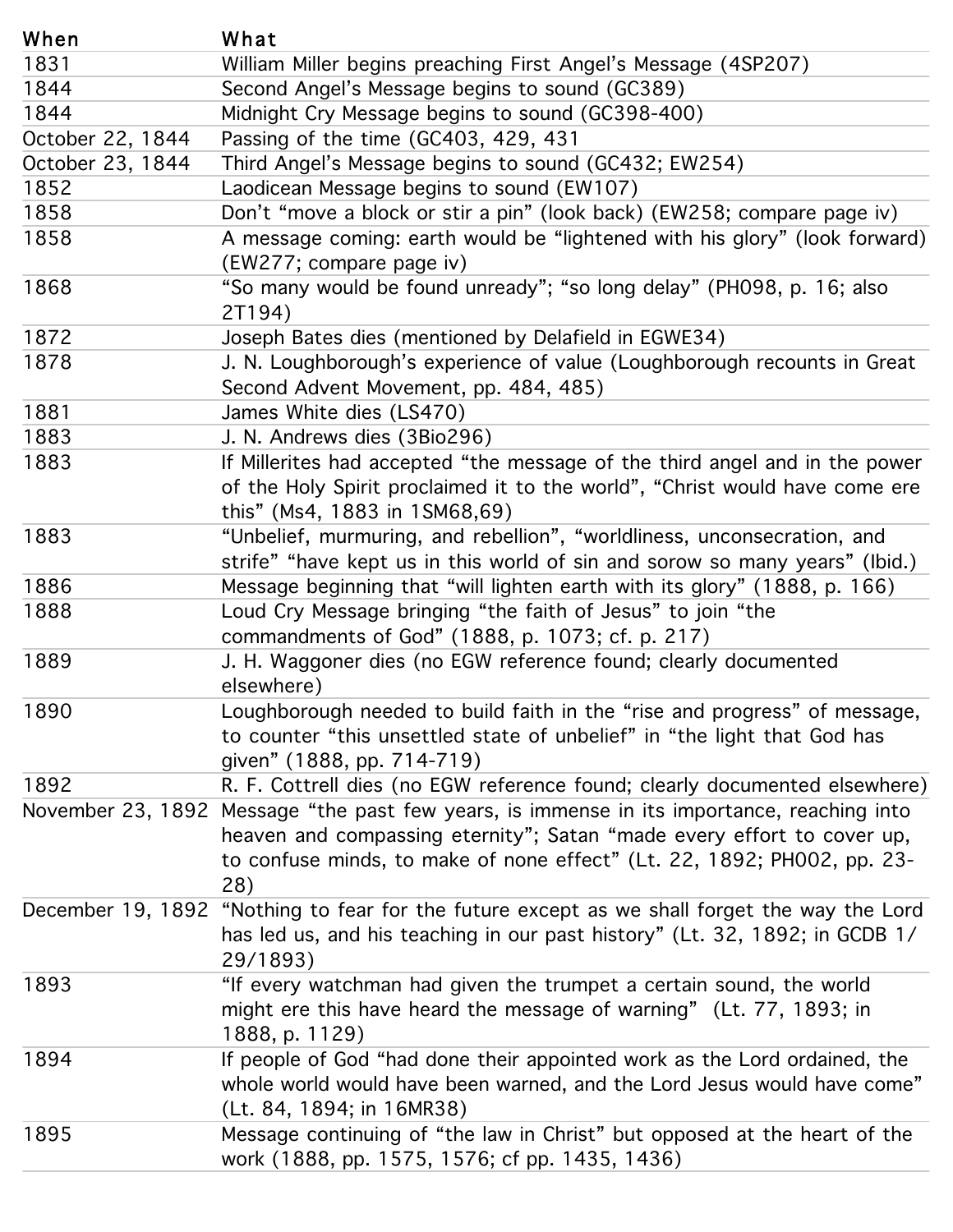| When             | What                                                                                                                                                                                                                                                                                      |
|------------------|-------------------------------------------------------------------------------------------------------------------------------------------------------------------------------------------------------------------------------------------------------------------------------------------|
| May 22, 1896     | Messagge cshru ha'aav by sfivaayn 'tubre paroneleg fing rangeneeut com evail ubee'' problags greet in (ibt a                                                                                                                                                                              |
|                  | great 80 group R& p8 apual 52 5 am the world" (Lt. 96, 1896; in 1888, p. 1575)                                                                                                                                                                                                            |
| June 6, 1896     | Merssangevasymmarika va from "oʻtar petople pina aequel yatgma exaste mish belam shqiptari a                                                                                                                                                                                              |
|                  | grament bands, in 1888, p. 1575) grade bept away from the world" (Lt. 96, 1896; in 1888, p. 1575)                                                                                                                                                                                         |
| November 8, 1896 | DGeeant sweey macked cefstrunthine" ayrea view boefooraar@flunlightguaandee(NVC(MVsin1GCIBGS) Gune                                                                                                                                                                                        |
|                  | 17M913 par. 11; also 6Bio445)                                                                                                                                                                                                                                                             |
| 1898             | Bædaftthetnemerssadgeresttmmetog" obsere bjeferne "Christtoarondo" Wa Wa oronGEB, (AutGR,                                                                                                                                                                                                 |
|                  | 10195896apail.112 oso 6Bio445)                                                                                                                                                                                                                                                            |
| October 15, 1898 | Badfütinen nseislsaget of "wheaty" obstatuge/ehe "führist orfofaldh häller or of seurch,                                                                                                                                                                                                  |
|                  | ih0188898.pla6872)                                                                                                                                                                                                                                                                        |
| 1899             | Cigyhifu si bipættil 1a3 yea fsvifatsæmtsedt u det biket peller nært sadth ur (Mestie 175, 1899;                                                                                                                                                                                          |
|                  | prev&&&&ep.light87r/om being acted upon (GCB, 4/3/01, par. 1)                                                                                                                                                                                                                             |
| April 3, 1901    | L'ingthy betypeaso itemperants thesservated bet aust "cefferment confinatione referry more                                                                                                                                                                                                |
|                  | $\beta$ peave intentional interface of the inceptation of $\beta$ and $\beta$ and $\beta$ and $\beta$ and $\beta$ and $\beta$ and $\beta$ and $\beta$ and $\beta$ and $\beta$ and $\beta$ and $\beta$ and $\beta$ and $\beta$ and $\beta$ and $\beta$ and $\beta$ and $\beta$ and $\beta$ |
| December 7, 1901 | Neder framet the religion and sthis exaged beookers of many bond investigate many eer pore                                                                                                                                                                                                |
|                  | yesus"; (tgreatly, appreciante chescabelp of those who left alive"; "value their                                                                                                                                                                                                          |
| 1902             | Neadinformythi(deited4(7ma11916)0)thefel@otdRaVfolgents"clerantyy dio aven ealted assesy here)                                                                                                                                                                                            |
|                  | Jesus"; "greatly appreciate the help of those who left alive"; "value their                                                                                                                                                                                                               |
|                  | testimony" (Lt. 47, 1902; in 20MR219)                                                                                                                                                                                                                                                     |
| March 6, 1903    | Ufrpatroßlenich Gloeds "(hrad Edibley eet et is nover folly n'id you let a trydd op doen ien theel redsever his re                                                                                                                                                                        |
| March 30, 1903   | Nigmenaufür (OffOGBogBrand Kantegypenbhildes) usörtö, "Swanutblinotheyirbelanethe Hesa veonly to-                                                                                                                                                                                         |
|                  | $\frac{6}{9}$ day $\frac{3}{6}$ GCBC GB, 13/BB, $\frac{3}{6}$ , $\frac{3}{6}$ , $\frac{3}{6}$ , $\frac{3}{6}$                                                                                                                                                                             |
| April 14, 1903   | Need for ""uth a syntang-haaired dip entered swidters" stranded in "the members of a Hissilvator to-                                                                                                                                                                                      |
|                  | deglinGG6B,the 146/03, recorded experience "in the early history of our work                                                                                                                                                                                                              |
| June 1, 1903     | Shausus: b/antaboerlastistimed effredard yr elegend motholisers thos dowlaye "in o "whet tehants teo ho add thebe                                                                                                                                                                         |
|                  | dweakingthtdf(bluefloodbidl'at Bloeds confol tbil's dentice familient "amptillaer enablye doi's (bry 2038 7guit 90094)<                                                                                                                                                                   |
|                  | inuts9Neteral Meason text and the way in which the Lord                                                                                                                                                                                                                                   |
|                  | wrought" (Lt. 105, 1903; in 17MR344)                                                                                                                                                                                                                                                      |
| 1904             | Teinisdo transferments: meatfirent the formulation of the funt than the beam stable end of the second of the s                                                                                                                                                                            |
|                  | thavteatenbulareedoupdationgoesthiosnahulehaunboratyillarepoinepire(detat237, 1904;                                                                                                                                                                                                       |
|                  | nedroldRed; Iljellogg "under Satan's special guidance"; Ballenger "led by                                                                                                                                                                                                                 |
| 1905             | Sætra rollocaugmeeroriess="réterorister 1949 en Roy Condecato 1443 ) MRT&6 4 unbekende (MRI7 600 pople 5-7);                                                                                                                                                                              |
|                  | th90 ane 05 second to Magbe strootal (Meracolopipy" + 3 rept in tRH 5 pe 5t; 05; Ms 59,                                                                                                                                                                                                   |
|                  | ilepür 5 d(LMdB7 6G)loggg 244 b)deMsSSa2t,aih 930 SpéldiBal7 6 0 jdann ce <sup>22</sup> ,1 B a Wesnige 5, "1e30 by                                                                                                                                                                        |
|                  | \$briller76c0aggendi5s"1&); CLM1B429; M1B4760(MB2764); MB27683-200)4Ms129, 1905                                                                                                                                                                                                           |
| 1905             | TRAGNUNDOCTUD metritis)=clore byue9th& (ca0MB4'st48)g Mise4Apul 9b8lieMR760e pas5-7);                                                                                                                                                                                                     |
|                  | <b>Lexperientes (CtV406), 19965, in 19083 (CNR706020pp21)3, 14); RH5/25/05; Ms59,</b>                                                                                                                                                                                                     |
|                  | 1905 (MR760, pp. 2-4); Ms62, 1905 (MR760, pp. 7-12; Ms145, 1905                                                                                                                                                                                                                           |
|                  | (MR760, pp. 15-18); Lt329, 1905 (MR760, pp. 18-20); Ms129, 1905                                                                                                                                                                                                                           |
|                  | $(20MR150-151)$                                                                                                                                                                                                                                                                           |
| 1906             | Five documents:=cbtit40ye1 8106 daWRt766 Ostppn@t0he21 10unLbel0ef 19 016e(MRS760,                                                                                                                                                                                                        |
|                  | ppperien2e)", Mst2400,19006(MR7MSRO7, 600, 2014-20); 21208, 1906 (MR760, pp. 27,                                                                                                                                                                                                          |
| 1906             | <b>Eie exhitral Präemine af 2 (iVHRJ 261024046). (BABS 3810 93 attes 2 17 1/26 1/0 1760 170 170 18 170 6 5 6 km 8 7 46 170 170 18 170 18 170 18 170 18 170 18 170 18 170 18 170 18 170 18 170 18 170 18 170 18 170 18 170 18 170</b>                                                      |
|                  | pupil ender Bounnes 200, the Quan (NYR 71813, pp 52492077); in N2R07860, 90063 (NYR 760, pp. 27,                                                                                                                                                                                          |
|                  | 28); Ms125, 1907 (MR760, pp. 29-31, dated 7/4/06)                                                                                                                                                                                                                                         |